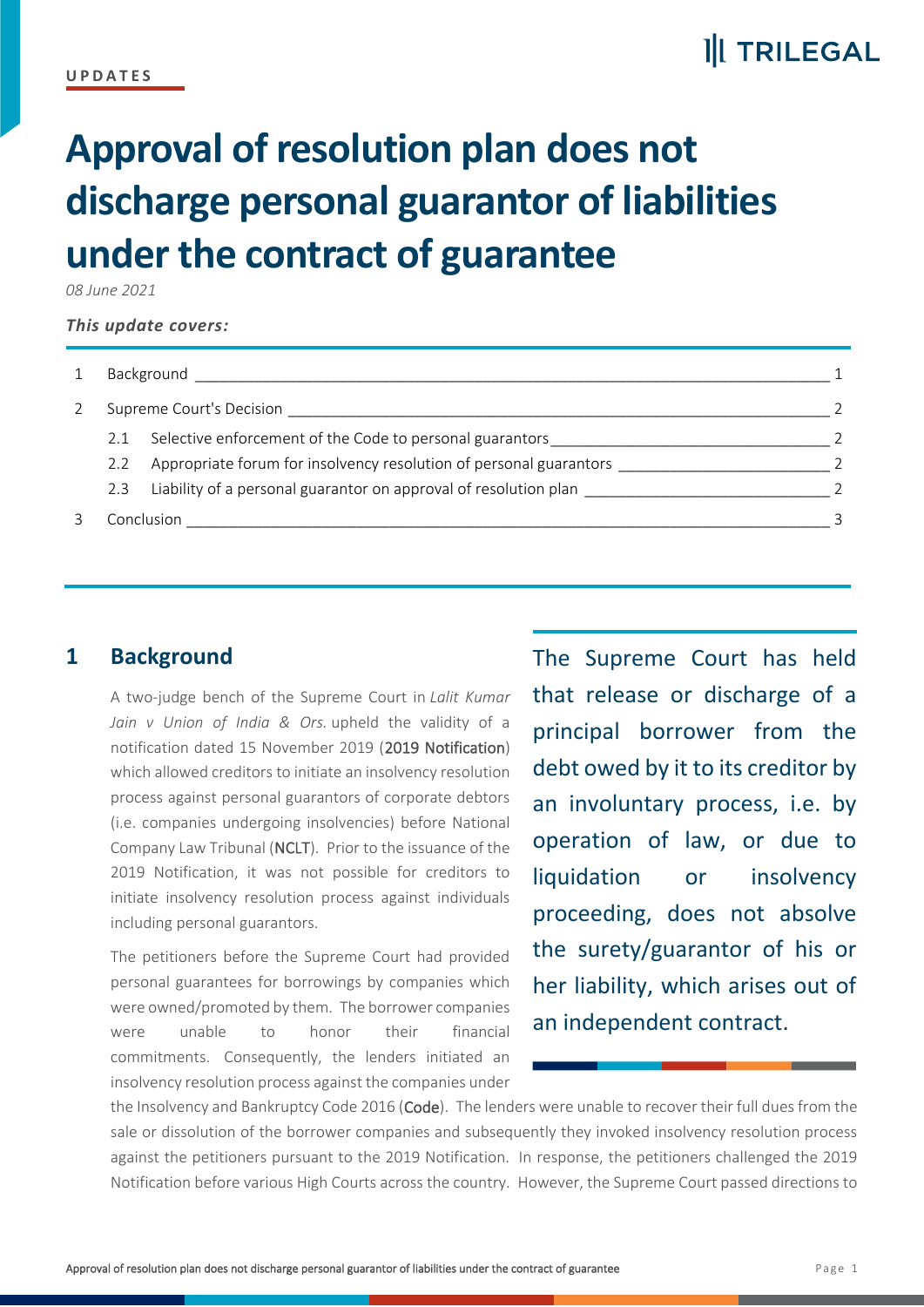transfer all such petitions from the various High Courts to itself and decided the issues raised by the petitioners through this judgement*.*

### <span id="page-1-0"></span>**2 Supreme Court's Decision**

#### <span id="page-1-1"></span>**2.1 Selective enforcement of the Code to personal guarantors**

The petitioners contended that the Government had selectively brought into force the insolvency regime for personal guarantors of corporate debtors, as the insolvency regime in respect of individuals (i.e. individuals who are not personal guarantors to corporate debtor) and partnership firms have not been brought in force. The basis for this argument was that Part III of the Code applies equally to all individuals and partnership firms and it is not possible to carve out a limited application of the provisions/Part III of the Code only in relation to personal guarantors to corporate debtors.

The Court observed that the provisions of the Code were planned to be implemented in stages to fulfill the objectives of the Code. Consequently, personal guarantors may be viewed as a distinct class of individuals and there is a valid basis for treating them differently than individuals who have not provided personal guarantees.

#### <span id="page-1-2"></span>**2.2 Appropriate forum for insolvency resolution of personal guarantors**

Part III of the Code provides that the Debt Recovery Tribunal (DRT) shall be the adjudicating authority for insolvency resolution of individuals. However, the 2019 Notification provided that the NCLT shall be the adjudicating authority for insolvency resolution of individuals who have provided personal guarantees. The petitioners argued that the 2019 Notification is not in accordance with the Code as the Code does not contemplate NCLT as the adjudicating authority for insolvency resolution of individuals. Further, the petitioners argued that designating a different forum (i.e. NCLT) for individuals who have provided personal guarantees amounts to unequal treatment of equals. The petitioners therefore contended that the DRT should be treated as an adjudicating authority in respect of insolvency resolution of personal guarantors.

The Apex Court held that while the insolvency process for corporate debtors and personal guarantors are different processes, bringing them before the same forum (i.e. the NCLT) would enable the NCLT and committee of creditors in framing realistic plans taking into account assets and liabilities of the corporate debtor and the personal guarantor.

#### <span id="page-1-3"></span>**2.3 Liability of a personal guarantor on approval of resolution plan**

The petitioners asserted that the liability of a personal guarantor is co-extensive with that of the corporate debtor and therefore liability of a guarantor would be extinguished on approval of the resolution plan of the corporate debtor. For this purpose, various provisions of the Indian Contract Act, 1872 dealing with discharge of liability of a guarantor upon discharge of liability of the borrower or in case of settlement between borrower and creditors were cited by the petitioners.

The Court held that the release or discharge of a principal borrower from the debt owed by it to its creditor by an involuntary process, i.e. by operation of law, or due to liquidation or insolvency proceedings, does not absolve the surety/guarantor of his or her liability, which arises out of an independent contract. Accordingly, a personal guarantor would not be discharged by virtue of a resolution plan of a corporate debtor being approved under the Code. In other words, a personal guarantor would continue to be liable for the balance amount even after approval of a resolution plan of the borrower.